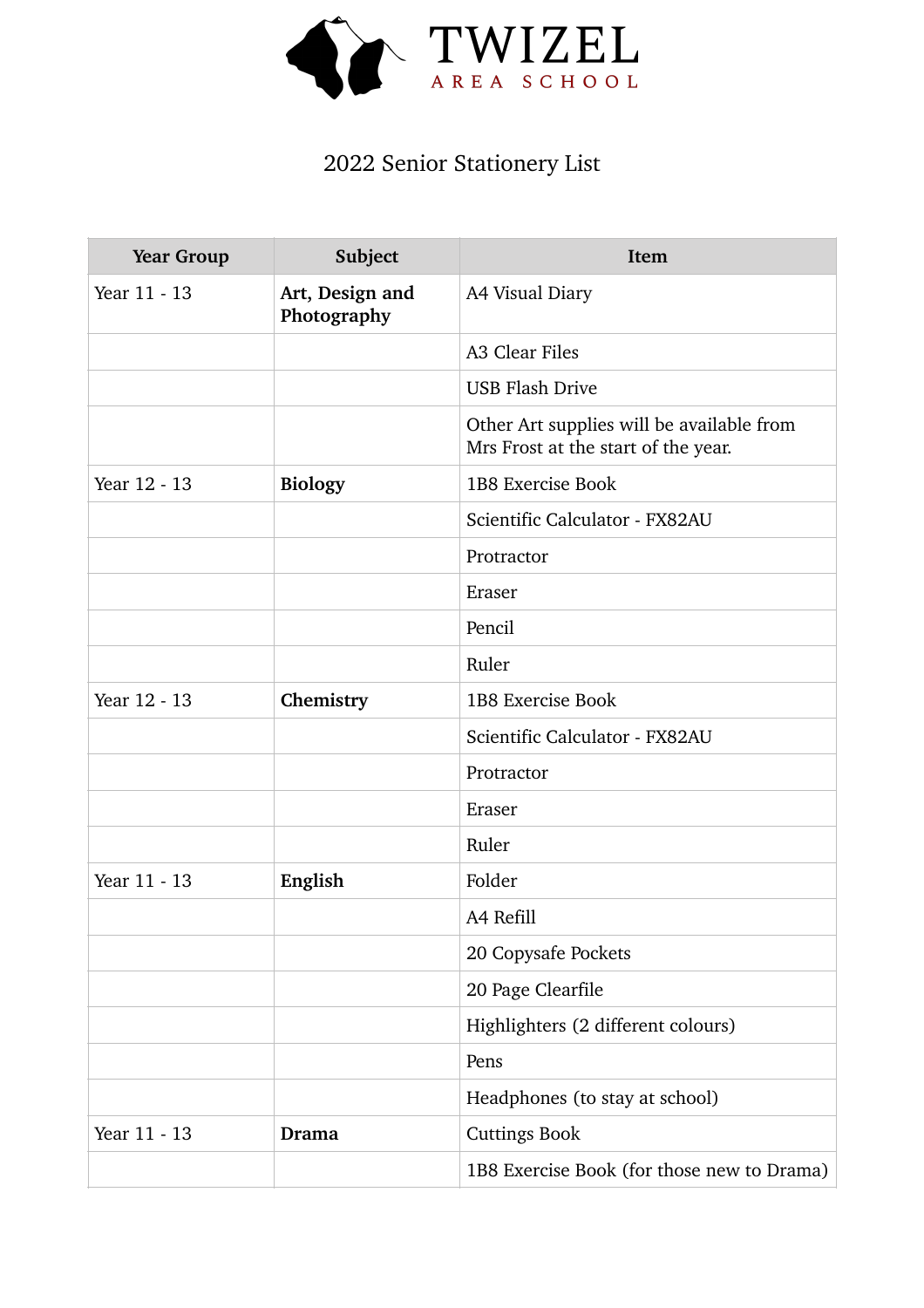| <b>Year Group</b> | Subject                | Item                                       |
|-------------------|------------------------|--------------------------------------------|
| Year 11           | <b>Fabrics</b>         | Lever Arch Folder                          |
|                   |                        | A4 Refill                                  |
|                   |                        | Pens                                       |
|                   |                        | Highlighters                               |
| Year 11 - 13      | <b>Food Technology</b> | Lever Arch Folder                          |
|                   |                        | A4 Refill                                  |
|                   |                        | Pens                                       |
|                   |                        | Highlighters                               |
| Year 11 - 13      | Geography              | Lever Arch Folder                          |
|                   |                        | Dividers                                   |
|                   |                        | A4 Refill                                  |
|                   |                        | <b>Coloured Pencils</b>                    |
|                   |                        | Ruler                                      |
| Year 11 - 12      | Graphics               | A4 Visual Diary                            |
| Year 11 - 13      | Health                 | Lever Arch Folder                          |
|                   |                        | A4 Refill                                  |
|                   |                        | Pens                                       |
|                   |                        | Highlighters                               |
| Year 11           | History                | Lever Arch Folder                          |
|                   |                        | <b>Dividers</b>                            |
|                   |                        | A4 Refill                                  |
|                   |                        | Pens                                       |
| Year 11           | <b>Maths</b>           | 3 x 1E8 Exercise Books                     |
|                   |                        | Pencil                                     |
|                   |                        | Ruler                                      |
|                   |                        | Red, Blue & Black Pens                     |
|                   |                        | Scientific Calculator - FX82AU             |
|                   |                        | Workbooks to be advised later in the year. |